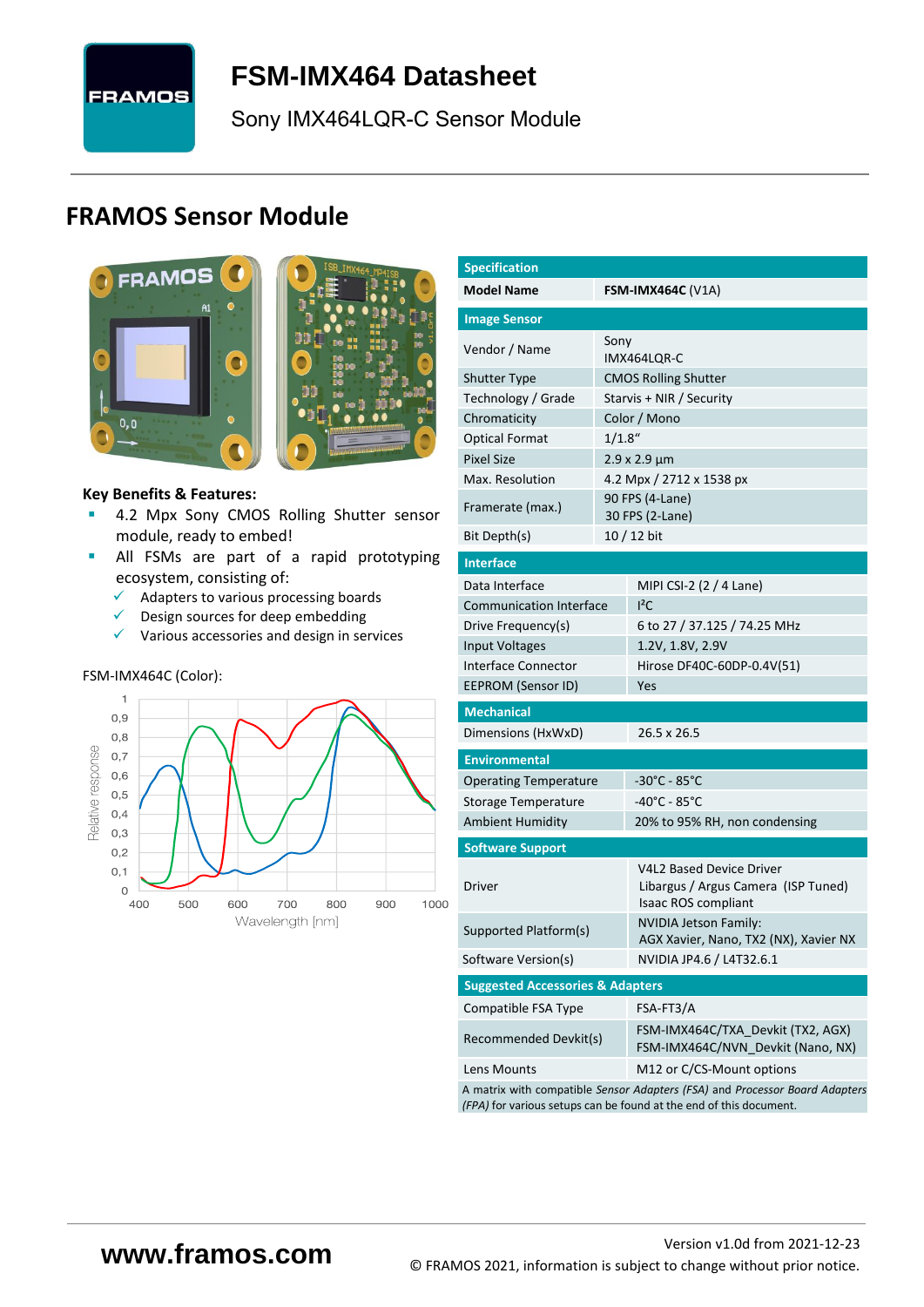#### **Mechanical Drawing**

**PAMOS** 



Sensor image optical center is in mechanical board center.

#### **Connector Pinout**

Type: [Hirose DF40C-60DP-0.4V\(51](#page-0-6)[\)](#page-0-6)  Mating Type: Hirose DF40HC(4.0)-60DS-0.4V(51)



Signals are routed directly from image sensor to connector. Details on specific signals are described in the respective image sensor datasheet.

# **www.framos.com**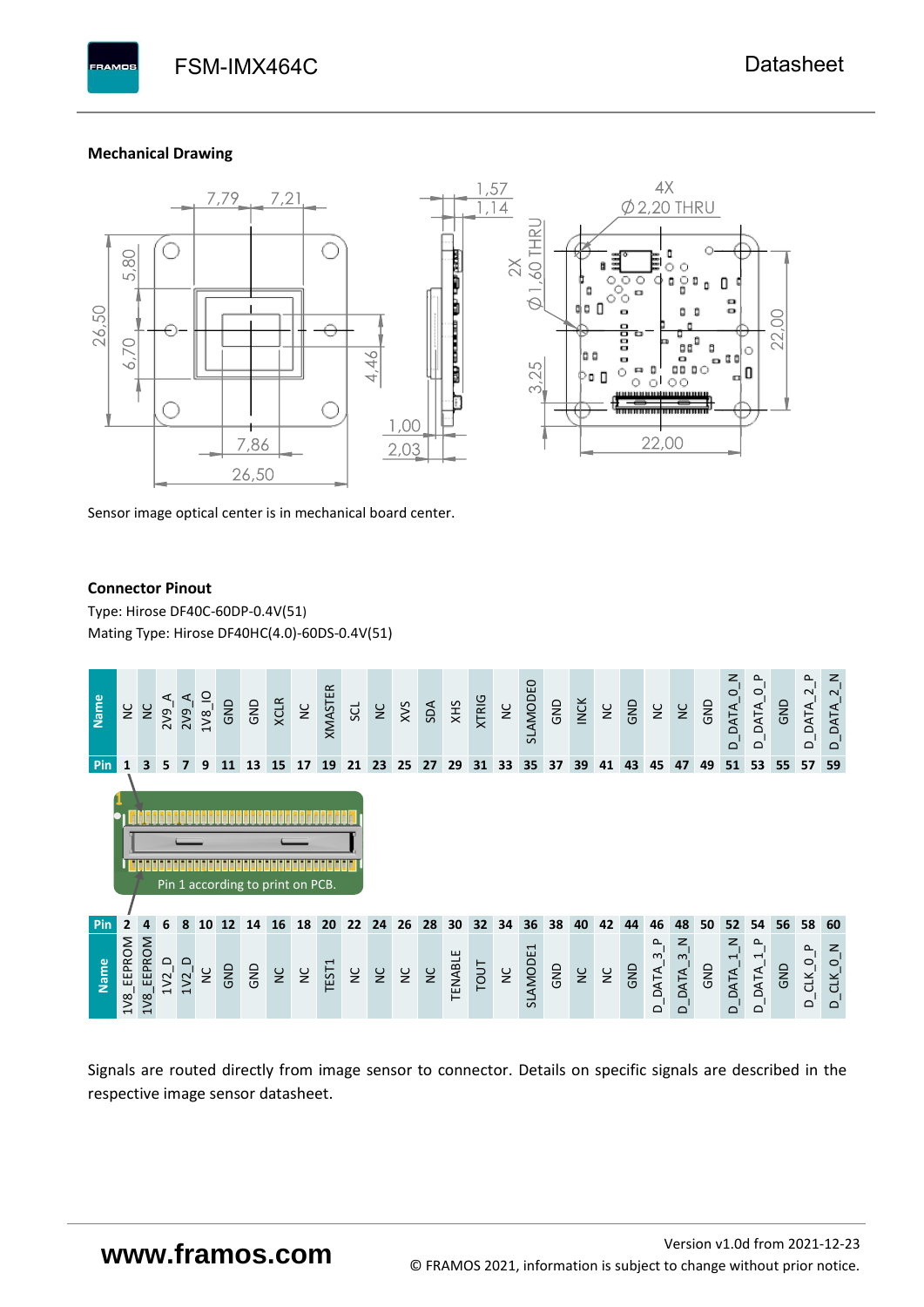FSM-IMX464C

### **Table of Contents**

FRAMOS

| 1              |       |  |
|----------------|-------|--|
|                | 1.1   |  |
|                | 1.2   |  |
|                | 1.2.1 |  |
|                | 1.2.2 |  |
| $\overline{2}$ |       |  |
|                | 2.1   |  |
|                | 2.1.1 |  |
|                | 2.1.2 |  |
| 3              |       |  |
|                | 3.1   |  |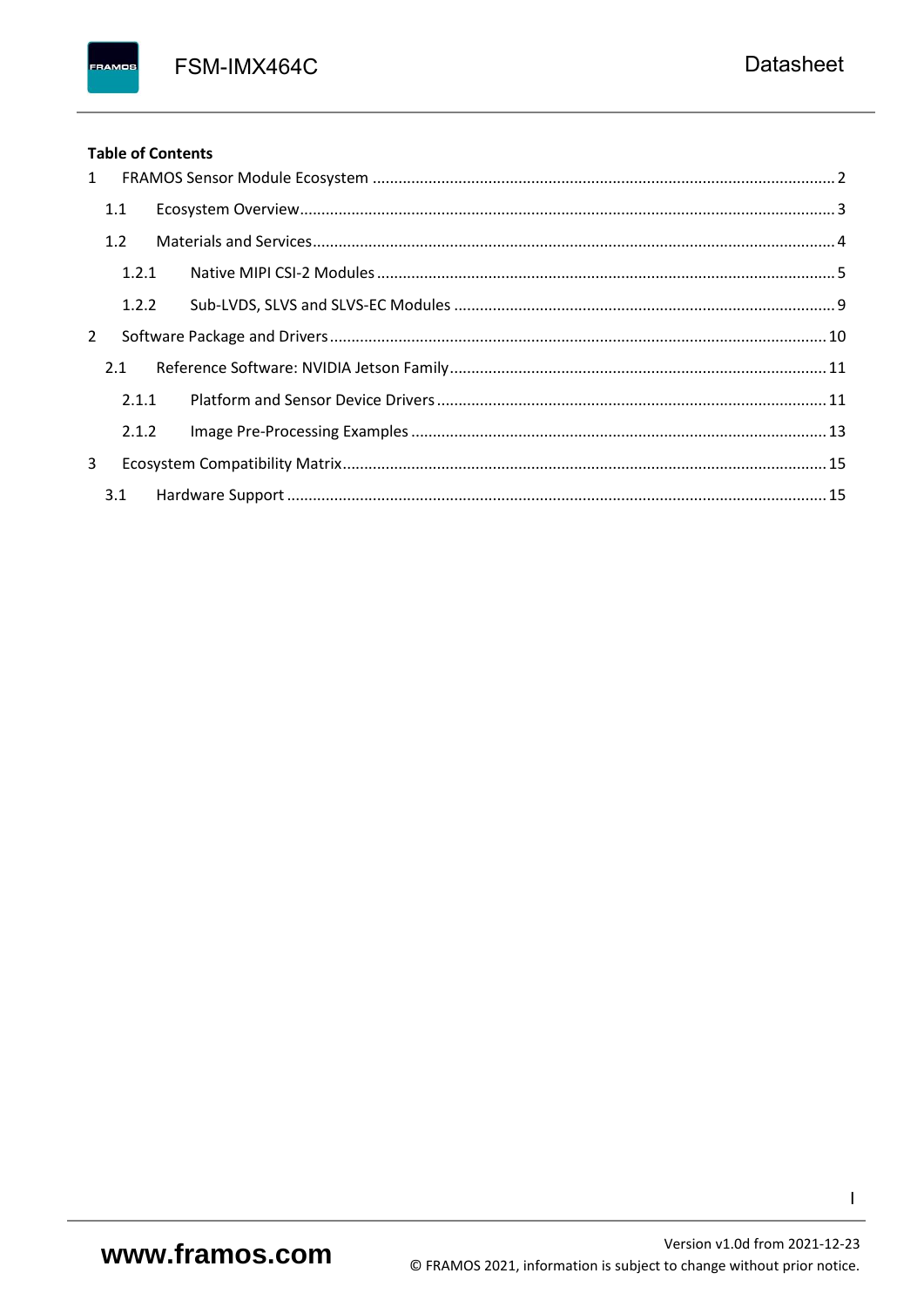# <span id="page-3-0"></span>**1 FRAMOS Sensor Module Ecosystem**

The FSM Ecosystem consists of FRAMOS Sensor Modules, Adapters, Software and Sources, and provides one coherent solution supporting the whole process of integrating image sensors into embedded vision products.

During the evaluation and proof-of-concept phase, off-the-shelf sensor modules with a versatile adapter framework allow the connection of latest image sensor technology to open processing platforms, like the NVIDIA Jetson Family or the 96boards.org standard. Reference drivers and sample applications deliver images immediately after installation, supporting V4L2 and an optional derivate API providing comfortable integration. Within the development phase, electrical design references and driver sources guide with a solid and proven baseline to quickly port into individual system designs and extend scope, while decreasing risk and efforts.

To simplify and relieve the whole supply chain, all FRAMOS Sensor Modules and adapters are optimized and ready for delivery in volume and customization with pre-configured lens holder, lens and further accessories.

#### **Off-the-Shelf Hardware**

- FRAMOS Sensor Modules (FSM) from stock, ready for evaluation and optimized for initial mass production.
- Versatile adapter framework, allowing flexible testing of different modules, on different processing boards:
	- FRAMOS Sensor Adapter (FSA): Everything the specific sensor needs for operation
	- FRAMOS Processor Adapter (FPA): Connect up to four FSM + FSA to a specific processor board
- From lenses, mechanics and cables, all needed imaging accessories from one hand

#### **Kickstart Software Package**

- Drivers with basic sensor integration:
	- V4L2 drivers for specific image sensors
	- Platform specific device tree overlays
- Streamlined V4L2 library (LibSV) with comfortable and generic C/C++ API
- Example applications demonstrating initialization, configuration and image acquisition

Further to the off-the-shelf hard- and software, the Ecosystem supports you on project basis with:

- Driver sources allowing the focus on application specific scope and sensor features
- Electrical references for FSA and FPA, supporting quick and optimized embedding of FSMs
- Engineering services via FRAMOS and its partners, allowing you to focus on your product's unique value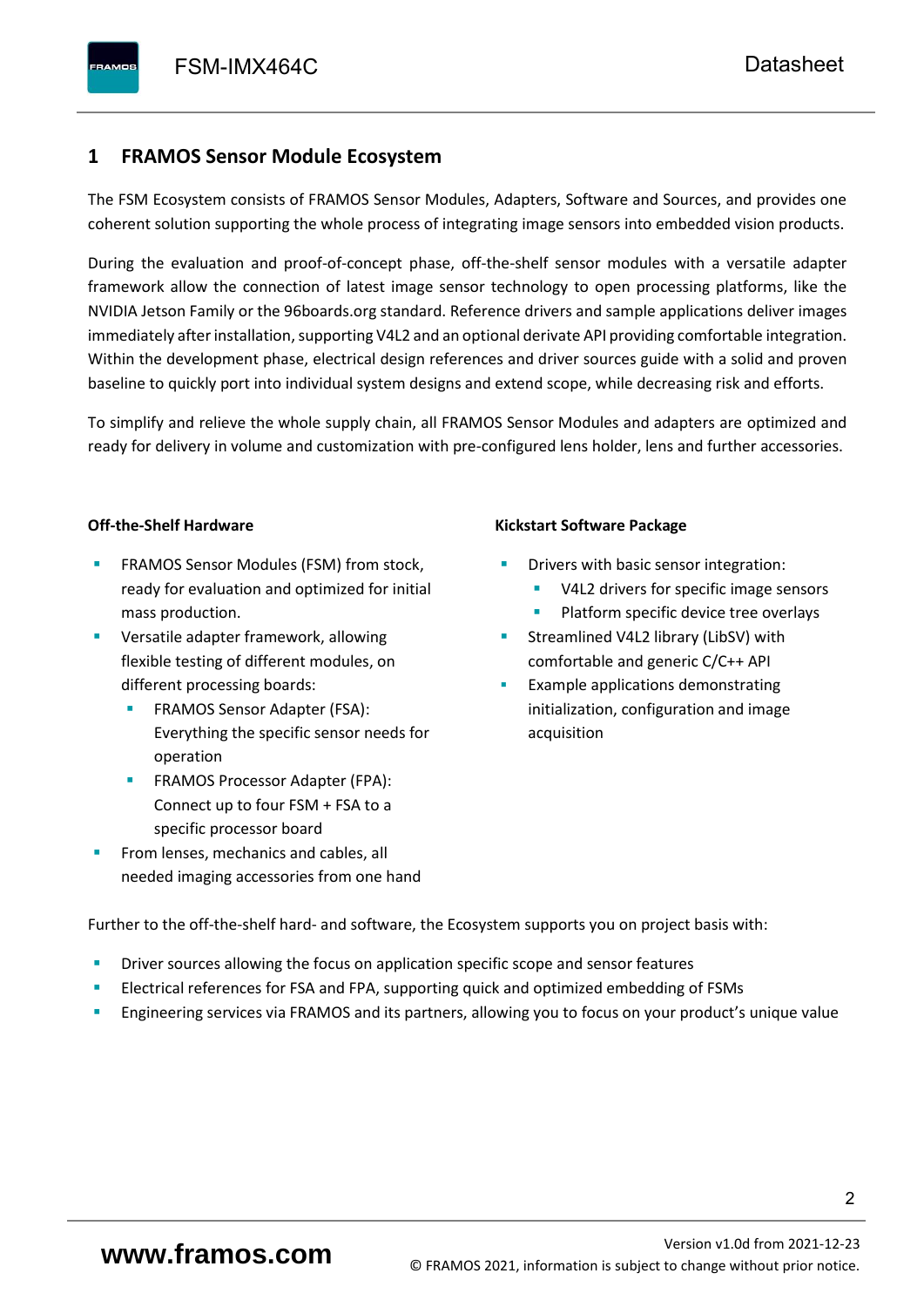## <span id="page-4-0"></span>**1.1 Ecosystem Overview**

**PAMOS** 

The figure below shows a map of compatibility with all components inside the Ecosystem. Every element (or hardware) and connection displayed in **Green** operates with native MIPI CSI-2 (D-PHY) data.



Every component and connection displayed in **Orange** or **Blue** operates with proprietary (Sub-LVDS, SLVS) or standardized (SLVS-EC) LVDS data, that requires further attention to the physical processing of the image data by either data conversion or specific FPGA IP. Users of MIPI CSI-2 based processing systems are supported by FSM specific data conversion located on dedicated FRAMOS Sensor Adapters (FSAs).



*Figure 1: Assembly of a typical Sensor Module Development Kit*

Specification and compatibility of all individual components are listed in the appropriate chapter of the full datasheet. Access to software and drivers is only granted with the purchase of the appropriate development kit. Electrical design sources, support and services are provided on individual basis, they are not part of the development kit or component purchase.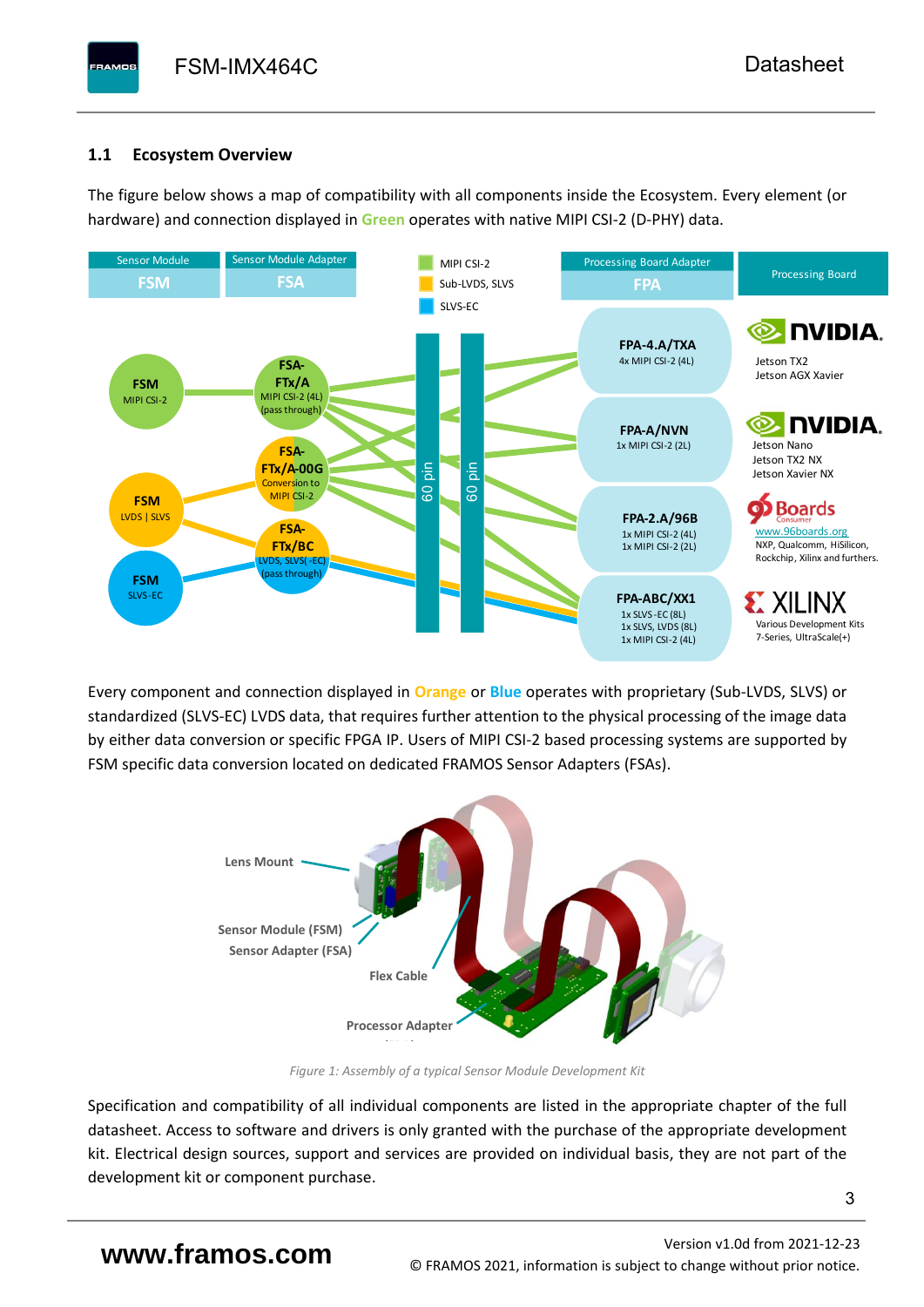#### <span id="page-5-0"></span>**1.2 Materials and Services**

Below you can find a list of materials and services as part of the FRAMOS Sensor Module Ecosystem.

#### **Hardware**

- **EXECTED FRAMOS Sensor Module Development Kits**
- **Individual Parts:** 
	- FRAMOS Sensor Modules
	- **FRAMOS Sensor Adapters**
	- **EXAMOS Processor Adapters**
	- **EXECTED** FRAMOS Module Accessories (Cables, Mounts)

**Software** (part of the Development Kit)

- Software Package for NVIDIA Jetson AGX Xavier, Nano, TX2, TX2 NX and Xavier NX
- Software Package for DragonBoard 410c (96Boards)
- **E** Xilinx FPGA reference implementation for SLVS-EC (Sony IMX421, IMX530)

#### **Design Sources** (on Project Basis)

- Software Driver Sources
- Electrical References for FSA, FPA (Schematics)

#### **Design Services**

- Off-the-shelf hardware customization including size, shape, connector and extended functionality
- Software customization and extension
	- Additional processor board support
	- Further sensor features and image (pre-)processing
- **■** Integration of additional sensors
- Optimization for volume production
- Lens assembly and alignment
- System / solution development
- Production and integration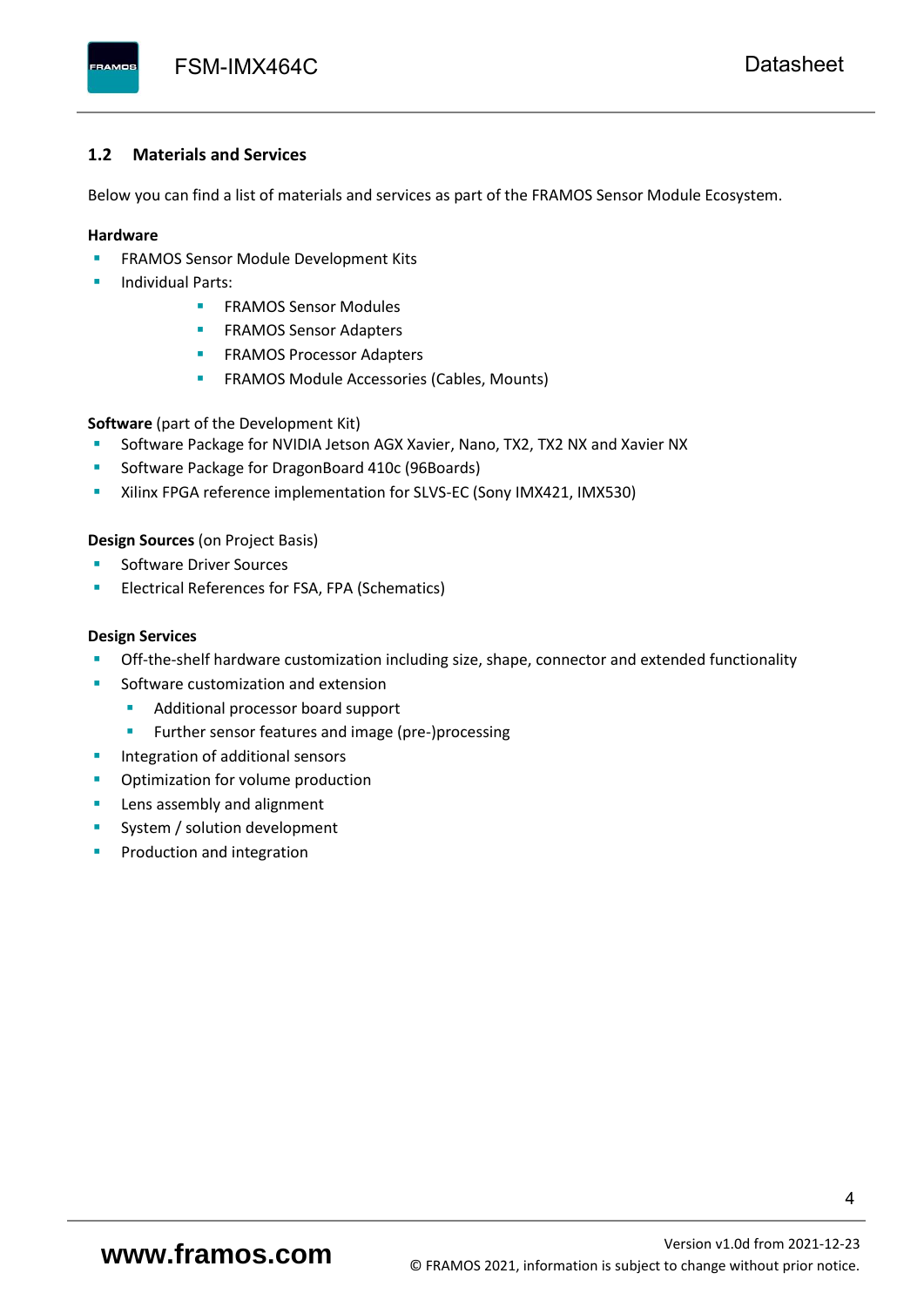### **1.2.1 Native MIPI CSI - 2 Modules**

#### **[Global Shu](#page-0-7)tters**

<span id="page-6-0"></span>

| <b>Model Name</b>                        | FSM-IMX297                      | <b>FSM-AR0144</b>            | FSM-IMX296                      | FSM-HDP230                             | FSM-IMX565                             |
|------------------------------------------|---------------------------------|------------------------------|---------------------------------|----------------------------------------|----------------------------------------|
| <b>Shutter Type</b>                      | <b>CMOS Global Shutter</b>      | <b>CMOS Global Shutter</b>   | <b>CMOS Global Shutter</b>      | <b>CMOS Global Shutter</b>             | <b>CMOS Global Shutter</b>             |
| <b>Technology</b>                        | Pregius (Gen2)(Bin)             |                              | Pregius (Gen2)                  |                                        | Pregius S (Gen4)                       |
| <b>Resolution [MP]</b>                   | 0.4                             | 1                            | 1.6                             | 2.3                                    | 12.3                                   |
| <b>Resolution [HxV]</b>                  | 728 x 544                       | 1280 x 800                   | 1456 x 1088                     | 1944 x 1204                            | 4128 x 3008                            |
| Max. Framerate [FPS]                     | 120.9 FPS (1-Lane)              | 60.3 FPS (2-Lane)            | 60.4 FPS (1-Lane)               | 59.9 FPS (4-Lane)<br>59.9 FPS (2-Lane) | 42.6 FPS (4-Lane)<br>22.3 FPS (2-Lane) |
| Mono / Color                             | Mono                            | Color / Mono                 | Mono                            | Color / Mono                           | Color / Mono                           |
| <b>Sensor Manufacturer</b>               | Sony                            | <b>ON Semiconductor</b>      | Sony                            | Pyxalis                                | Sony                                   |
| <b>Sensor Name</b>                       | <b>IMX297LLR /</b><br>IMX297LQR | AR0144CSSM /<br>AR0144CSSC   | <b>IMX296LLR /</b><br>IMX296LQR | HDPYX 230-G Mono<br>/ HDPYX 230-G RGB  | IMX565AAMJ-C /<br>IMX565AAQJ-C         |
| <b>Application / Grade</b>               | Sensing                         | Industrial                   | Sensing                         | Automotive                             | Industrial                             |
| <b>Optical Format [inch]</b>             | 1/2.9                           | 1/4                          | 1/2.9                           | 1/2.5                                  | 1/1.1                                  |
| Pixel Size [µm]                          | $6.9 \times 6.9$                | 3x3                          | 3.45 x 3.45                     | $3.2 \times 3.2$                       | $2.74 \times 2.74$                     |
| Pixel Bitdepth [bit]                     | 10 bit                          | 10 / 12 bit                  | 10 bit                          | 8/10/12/14/16<br>bit                   | 8/10/12 bit                            |
| Data Interface [Type]                    | MIPI CSI-2                      | MIPI CSI-2                   | MIPI CSI-2                      | MIPI CSI-2                             | MIPI CSI-2                             |
| Data Interface [# Lanes]                 | $\mathbf{1}$                    | 1/2                          | $\mathbf{1}$                    | 2/4                                    | 2/4                                    |
| <b>Communication Interface</b>           | $I2C$ (4-wire serial)           | $l^2C$                       | $I2C$ (4-wire serial)           | $I^2C$                                 | $I^2C$                                 |
| <b>Drive Frequency [MHz]</b>             | 37.125 / 74.25 / 54             | 6 to 48                      | 37.125 / 74.25 / 54             | 6 to 27                                | 37.125 / 54 / 74.25<br><b>MHz</b>      |
| <b>Input Voltages</b>                    | 1.2V, 1.8V, 3.3V                | 1.2V, 1.8V, 2.8V             | 1.2V, 1.8V, 3.3V                | 1.2V, 1.8V, 2.8V                       | 1.1V, 1.8V, 2.9V, 3.3V                 |
| <b>Supported Lens Mounts</b>             | M12 or<br>C/CS-Mount options    | M12 or<br>C/CS-Mount options | M12 or<br>C/CS-Mount options    | M12 or<br>C/CS-Mount options           | C/CS-Mount option                      |
| <b>Board Dimensions [mm<sup>2</sup>]</b> | 26.5 mm x 26.5 mm               | 26.5 mm x 26.5 mm            | 26.5 mm x 26.5 mm               | 26.5 mm x 26.5 mm                      | 26.5 mm x 26.5 mm                      |

 $\mathfrak{g}$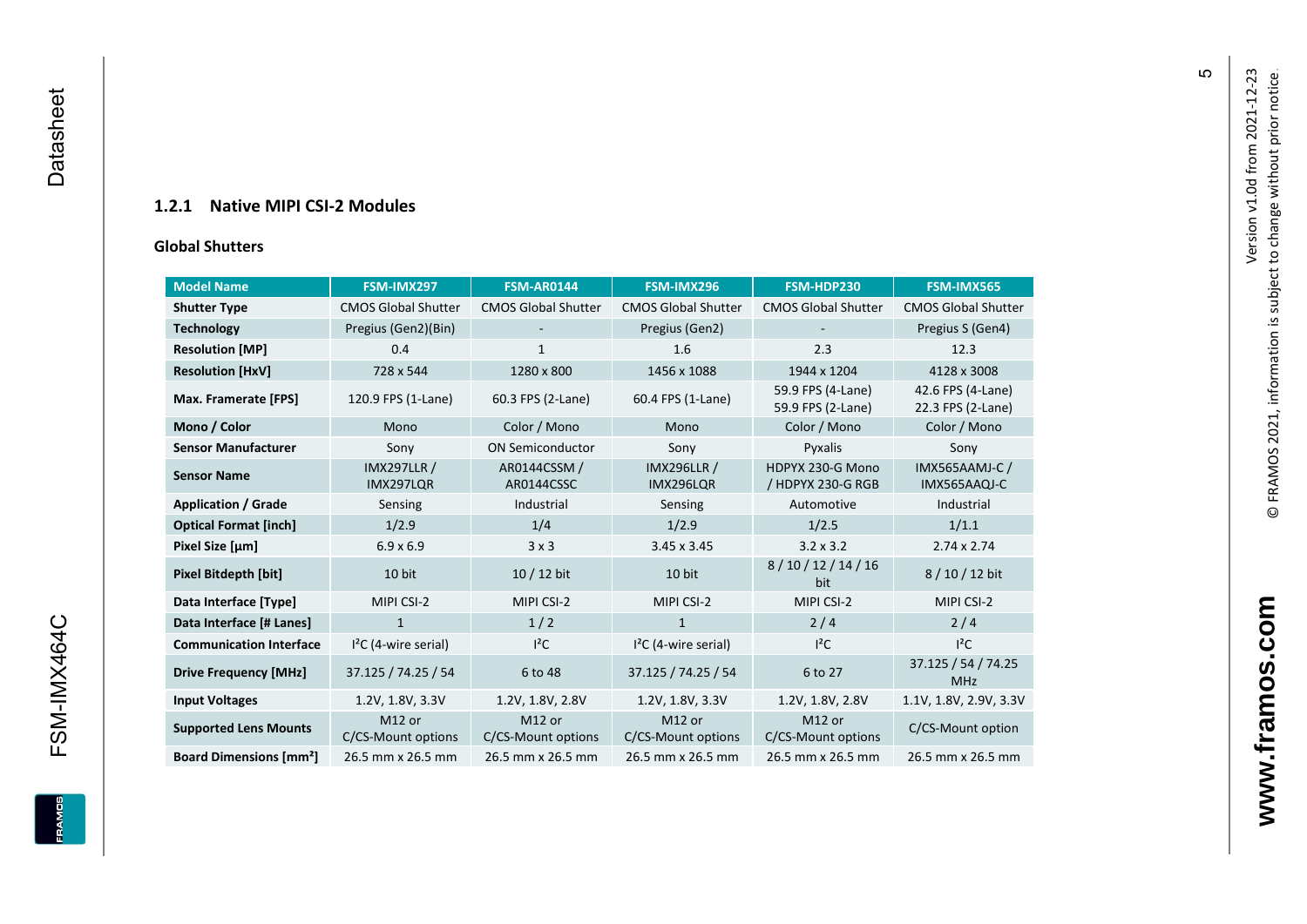#### **Rolling Shutters (Part 1/ 3 ) – up to 5 MP**

| <b>Model Name</b>                        | FSM-IMX327                         | FSM-IMX290                          | FSM-IMX462                                     | FSM-IMX464                         | FSM-IMX335                         | <b>FSM-AR0521</b>                  |
|------------------------------------------|------------------------------------|-------------------------------------|------------------------------------------------|------------------------------------|------------------------------------|------------------------------------|
| <b>Shutter Type</b>                      | <b>CMOS Rolling</b><br>Shutter     | <b>CMOS Rolling</b><br>Shutter      | <b>CMOS Rolling</b><br>Shutter                 | <b>CMOS Rolling</b><br>Shutter     | <b>CMOS Rolling</b><br>Shutter     | <b>CMOS Rolling</b><br>Shutter     |
| <b>Technology</b>                        | Starvis + NIR                      | Starvis + NIR                       | <b>Starvis</b>                                 | Starvis + NIR                      | <b>Starvis</b>                     |                                    |
| <b>Resolution [MP]</b>                   | 2.1                                | 2.1                                 | 2.1                                            | 4.2                                | 5                                  | 5                                  |
| <b>Resolution [HxV]</b>                  | 1920 x 1080                        | 1920 x 1080                         | 1920 x 1080                                    | 2712 x 1538                        | 2616 x 1964                        | 2592 x 1944                        |
| Max. Framerate [FPS]                     | 60 FPS (4-Lane)<br>60 FPS (2-Lane) | 120 FPS (4-Lane)<br>60 FPS (2-Lane) | 120 FPS (4-Lane)<br>60 FPS (2-Lane)            | 90 FPS (4-Lane)<br>30 FPS (2-Lane) | 60 FPS (4-Lane)<br>30 FPS (2-Lane) | 69 FPS (4-Lane)<br>34 FPS (2-Lane) |
| Mono / Color                             | Color                              | Color                               | Mono                                           | Color / Mono                       | Color / Mono                       | Color / Mono                       |
| <b>Sensor Manufacturer</b>               | Sony                               | Sony                                | Sony                                           | Sony                               | Sony                               | <b>ON Semiconductor</b>            |
| <b>Sensor Name</b>                       | <b>IMX327LOR1</b>                  | IMX462LOR-C                         | <b>IMX290LLR /</b><br>IMX464LQR-C<br>IMX290LQR |                                    | <b>IMX335LLN /</b><br>IMX335LQN    | AR0521SR2M /<br>AR0521SR2C         |
| <b>Application / Grade</b>               | Security                           | Security                            | Security                                       | Security                           | Security                           |                                    |
| <b>Optical Format [inch]</b>             | 1/2.8                              | 1/2.8                               | 1/2.8                                          | 1/1.8                              |                                    | 1/2.5                              |
| Pixel Size [µm]                          | $2.9 \times 2.9$                   | $2.9 \times 2.9$                    | $2.9 \times 2.9$<br>$2.9 \times 2.9$           |                                    | $2 \times 2$                       | $2.2 \times 2.2$                   |
| <b>Pixel Bitdepth [bit]</b>              | 10 / 12 bit                        | 10 / 12 bit                         | 10 / 12 bit                                    | 10 / 12 bit                        | 10 / 12 bit                        | 8/10/12 bit                        |
| Data Interface [Type]                    | MIPI CSI-2                         | MIPI CSI-2                          | MIPI CSI-2                                     | MIPI CSI-2                         | MIPI CSI-2                         | MIPI CSI-2                         |
| Data Interface [# Lanes]                 | 2/4                                | 2/4                                 | 2/4                                            | 2/4                                | 2/4                                | 2/4                                |
| <b>Communication Interface</b>           | $I2C$ (4-wire serial)              | $l^2C$                              | $I2C$ (4-wire serial)                          | $I^2C$                             | $l^2C$                             | $l^2C$                             |
| <b>Drive Frequency [MHz]</b>             | 37.125 / 74.25                     | 37.125 / 74.25                      | 37.125 / 74.25                                 | 6 to 27 / 37.125 /<br>74.25        | $6 - 27 / 37.125 /$<br>74.25       | 10 to 48                           |
| <b>Input Voltages</b>                    | 1.2V, 1.8V, 2.9V                   | 1.2V, 1.8V, 2.9V                    | 1.2V, 1.8V, 2.9V                               | 1.2V, 1.8V, 2.9V                   | 1.2V, 1.8V, 2.9V                   | 1.2V, 1.8V, 2.7V                   |
| <b>Supported Lens Mounts</b>             | M12 or C/CS-Mount<br>options       | M12 or C/CS-Mount<br>options        | M12 or C/CS-Mount<br>options                   | M12 or C/CS-Mount<br>options       | M12 or C/CS-Mount<br>options       | M12 or C/CS-Mount<br>options       |
| <b>Board Dimensions [mm<sup>2</sup>]</b> | $26.5 \times 26.5$                 | $26.5 \times 26.5$                  | 26.5 x 26.5                                    | $26.5 \times 26.5$                 | 26.5 x 26.5                        | 26.5 x 26.5                        |

 $\circ$ 

**www.framos.com**

www.framos.com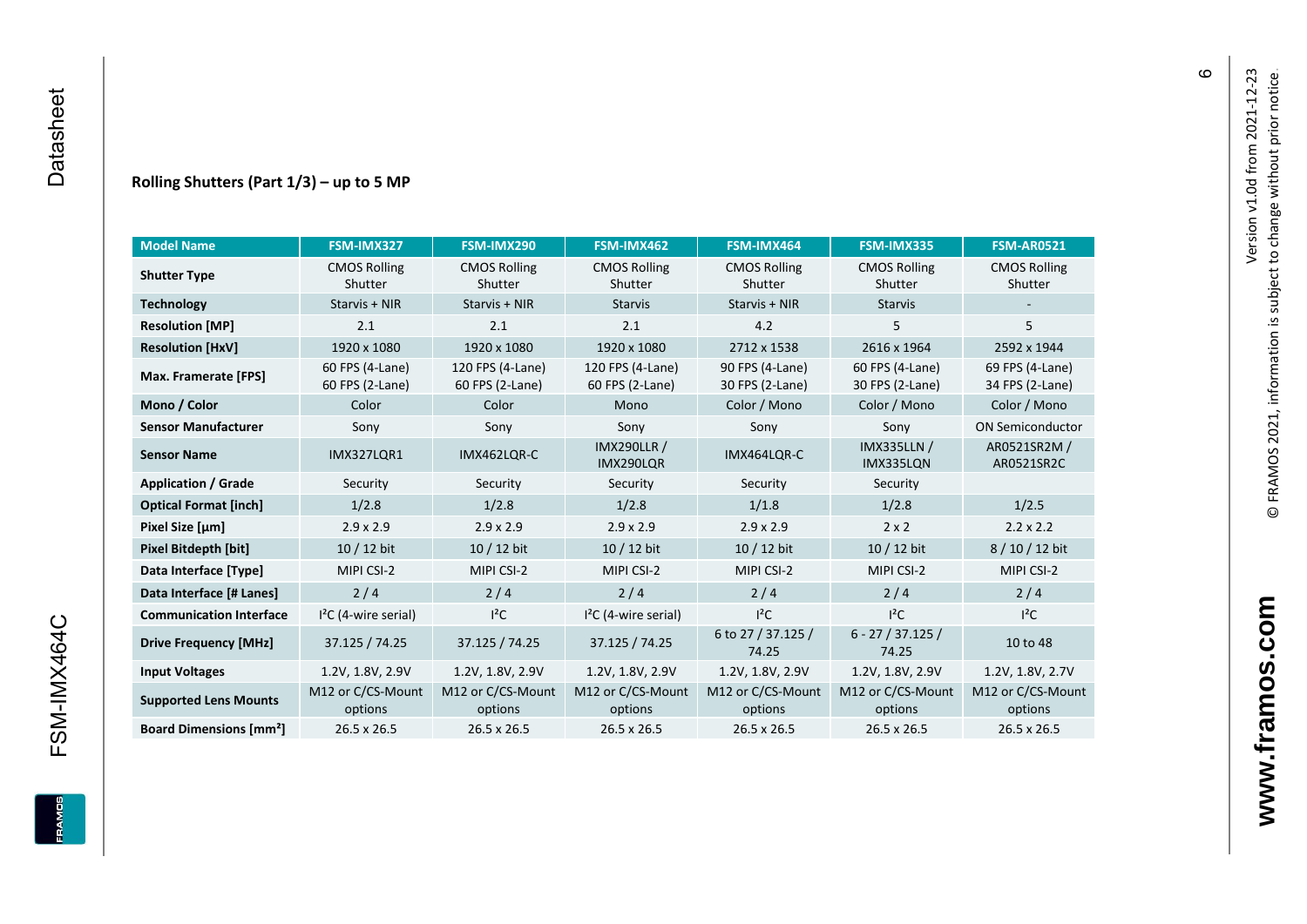#### **Rolling Shutters (Part 2/ 3 ) – 8 MP**

| <b>Model Name</b>                        | FSM-IMX334                      | FSM-IMX485                         | <b>FSM-IMX585</b>                    | FSM-IMX678                         | FSM-IMX415                         | FSM-IMX715                         |
|------------------------------------------|---------------------------------|------------------------------------|--------------------------------------|------------------------------------|------------------------------------|------------------------------------|
| <b>Shutter Type</b>                      | <b>CMOS Rolling</b><br>Shutter  | <b>CMOS Rolling</b><br>Shutter     | <b>CMOS Rolling</b><br>Shutter       | <b>CMOS Rolling</b><br>Shutter     | <b>CMOS Rolling</b><br>Shutter     | <b>CMOS Rolling</b><br>Shutter     |
| <b>Technology</b>                        | <b>Starvis</b>                  | Starvis + NIR                      | Starvis2                             | Starvis2                           | Starvis + NIR                      | Starvis + NIR                      |
| <b>Resolution [MP]</b>                   | 8.3                             | 8.3                                | 8.3                                  | 8.3                                | 8.4                                | 8.4                                |
| <b>Resolution [HxV]</b>                  | 3864 x 2180                     | 3864 x 2180                        | 3856 x 2180                          | 3856 x 2180                        | 3864 x 2192                        | 3864 x 2192                        |
| Max. Framerate [FPS]                     | 60 FPS (4-Lane)                 | 72 FPS (4-Lane)<br>38 FPS (2-Lane) | 90.1 FPS (4-Lane)<br>30 FPS (2-Lane) | 72 FPS (4-Lane)<br>30 FPS (2-Lane) | 90 FPS (4-Lane)<br>44 FPS (2-Lane) | 90 FPS (4-Lane)<br>44 FPS (2-Lane) |
| Mono / Color                             | Color / Mono                    | Color                              | Color                                | Color / Mono                       | Color                              | Color                              |
| <b>Sensor Manufacturer</b>               | Sony                            | Sony                               | Sony                                 | Sony                               | Sony                               | Sony                               |
| <b>Sensor Name</b>                       | <b>IMX334LLR /</b><br>IMX334LQR | IMX485LQJ                          | IMX585AAQJ1-C<br>IMX678AAQR1         |                                    | IMX415-AAQR                        | IMX715AAQR1                        |
| <b>Application / Grade</b>               | Security                        | Security                           | Security                             | Security                           | Security                           | Security                           |
| <b>Optical Format [inch]</b>             | 1/1.8                           | 1/1.2                              | 1/1.2<br>1/1.8                       |                                    | 1/2.8                              | 1/2.8                              |
| Pixel Size [µm]                          | $2 \times 2$                    | $2.9 \times 2.9$                   | $2.9 \times 2.9$<br>$2 \times 2$     |                                    | $1.45 \times 1.45$                 | $1.45 \times 1.45$                 |
| <b>Pixel Bitdepth [bit]</b>              | 10 / 12 bit                     | 10 / 12 bit                        | 10 / 12 bit                          | 10 / 12 bit                        | 10 / 12 bit                        | 10 / 12 bit                        |
| Data Interface [Type]                    | MIPI CSI-2                      | MIPI CSI-2                         | MIPI CSI-2                           | MIPI CSI-2                         | MIPI CSI-2                         | MIPI CSI-2                         |
| Data Interface [# Lanes]                 | $\overline{4}$                  | 2/4                                | 2/4                                  | 2/4                                | 2/4                                | 2/4                                |
| <b>Communication Interface</b>           | $I^2C$                          | $I^2C$                             | $l^2C$                               | $I^2C$                             | $l^2C$                             | $l^2C$                             |
| <b>Drive Frequency [MHz]</b>             | $6 - 27 / 37.125 /$<br>74.25    | 6 to 27 / 37.125 /<br>74.25        | 6 to 27 / 37.125 /<br>72/74.25       | $6 - 27 / 37.125 /$<br>74.25       | 24 / 27 / 37.125 /<br>72 / 74.25   | 24 / 27 / 37.125 /<br>72 / 74.25   |
| <b>Input Voltages</b>                    | 1.2V, 1.8V, 2.9V                | 1.2V, 1.8V, 2.9V                   | 1.1V, 1.8V, 3.3V                     | 1.1V, 1.8V, 3.3V                   | 1.1V, 1.8V, 2.9V                   | 1.1V, 1.8V, 2.9V                   |
| <b>Supported Lens Mounts</b>             | M12 or C/CS-<br>Mount options   | C/CS-Mount option                  | C/CS-Mount option                    | M12 or C/CS-<br>Mount options      | M12 or C/CS-<br>Mount options      | M12 or C/CS-<br>Mount options      |
| <b>Board Dimensions [mm<sup>2</sup>]</b> | 26.5 x 26.5                     | 26.5 x 26.5                        | 26.5 x 26.5                          | 26.5 x 26.5                        | 26.5 x 26.5                        | 26.5 x 26.5                        |

 $\overline{r}$ 

FSM-IMX464C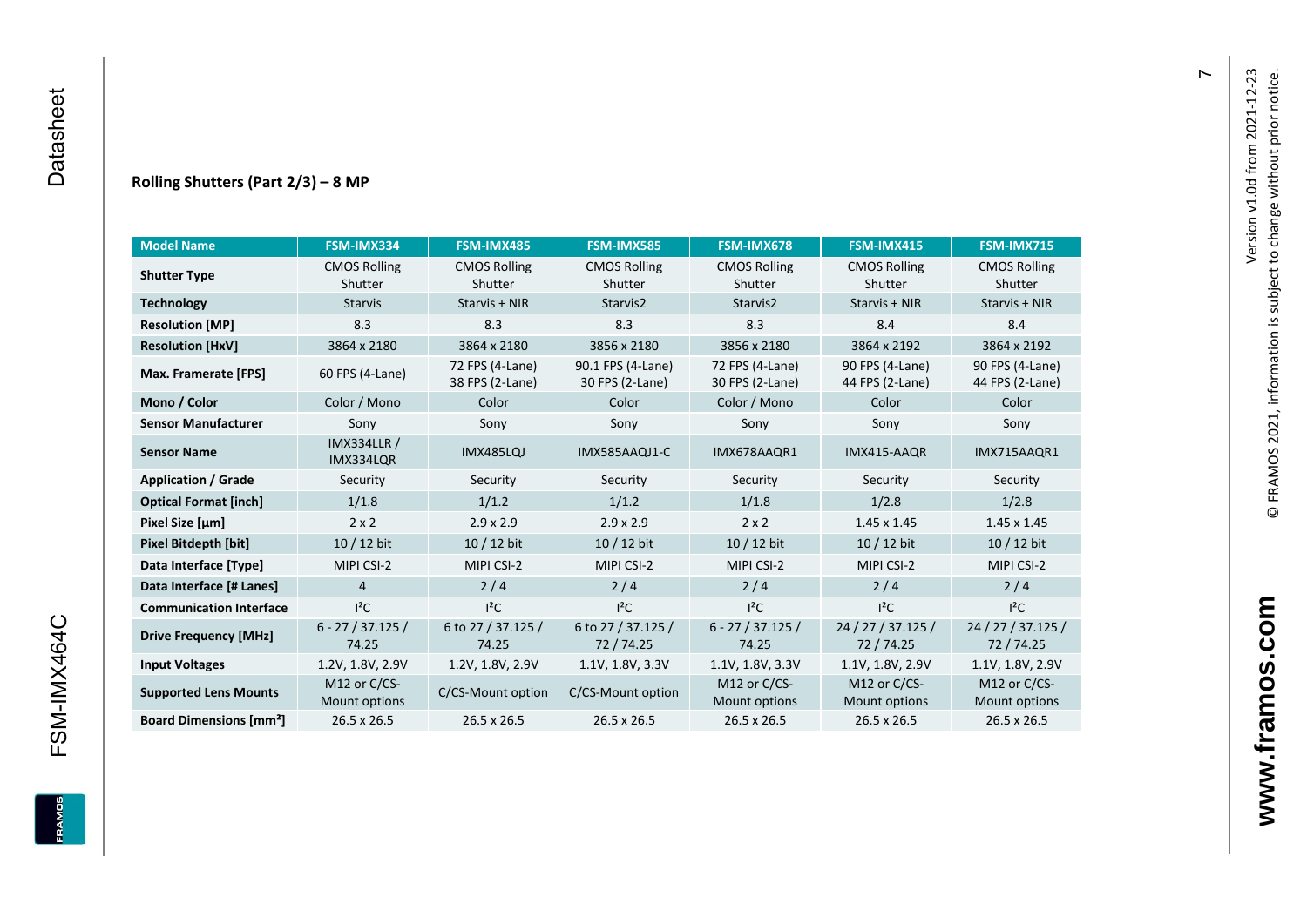| <b>Model Name</b>                        | FSM-IMX412                               | FSM-IMX577                               | FSM-IMX477                               | <b>FSM-AR1335</b>                    | FSM-IMX283                  |
|------------------------------------------|------------------------------------------|------------------------------------------|------------------------------------------|--------------------------------------|-----------------------------|
| <b>Shutter Type</b>                      | <b>CMOS Rolling Shutter</b>              | <b>CMOS Rolling Shutter</b>              | <b>CMOS Rolling Shutter</b>              | <b>CMOS Rolling Shutter</b>          | <b>CMOS Rolling Shutter</b> |
| <b>Technology</b>                        | <b>Starvis</b><br><b>Starvis</b>         |                                          | <b>Starvis</b>                           |                                      | <b>Starvis</b>              |
| <b>Resolution [MP]</b>                   | 12.3                                     | 12.3                                     | 12.3                                     | 13.1                                 | 20.2                        |
| <b>Resolution [HxV]</b>                  | 4056 x 3040                              | 4056 x 3040                              | 4056 x 3040                              | 4208 x 3120                          | 5496 x 3694                 |
| Max. Framerate [FPS]                     | 59.9 FPS (4-Lane)<br>30 FPS (2-Lane)     | 59.9 FPS (4-Lane)<br>30 FPS (2-Lane)     | 59.9 FPS (4-Lane)<br>30 FPS (2-Lane)     | 27.2 FPS (4-Lane)<br>13 FPS (2-Lane) | 24.7 FPS (4-Lane)           |
| Mono / Color                             | Color                                    | Color                                    | Color                                    | Color                                | Color                       |
| <b>Sensor Manufacturer</b>               | Sony                                     | Sony                                     | Sony                                     | <b>ON Semiconductor</b>              | Sony                        |
| <b>Sensor Name</b>                       | IMX412-AACK                              | IMX477-AAPK                              | IMX577-AACK                              | AR1335CSSM /<br>AR1335CSSC           | <b>IMX283CQJ</b>            |
| <b>Application / Grade</b>               | Security                                 | Security                                 | Security                                 | Industrial                           | Audio/Video                 |
| <b>Optical Format [inch]</b>             | 1/2.3                                    | 1/2.3                                    | 1/2.3                                    | 1/3.2                                | $\mathbf{1}$                |
| Pixel Size [µm]                          | $1.55 \times 1.55$                       | $1.55 \times 1.55$                       | $1.55 \times 1.55$                       | $1.1 \times 1.1$                     | $2.4 \times 2.4$            |
| Pixel Bitdepth [bit]                     | $10/12$ bit                              | 8/10/12 bit                              | 8 / 10 / 12 bit                          | 8 / 10 bit                           | 10 / 12 bit                 |
| Data Interface [Type]                    | MIPI CSI-2                               | MIPI CSI-2                               | MIPI CSI-2                               | MIPI CSI-2                           | MIPI CSI-2                  |
| Data Interface [# Lanes]                 | 2/4                                      | 2/4                                      | 2/4                                      | 2/4                                  | $\overline{4}$              |
| <b>Communication Interface</b>           | $I2C$ (CCI)                              | $I2C$ (CCI)                              | $I2C$ (CCI)                              | $l^2C$                               | $l^2C$                      |
| <b>Drive Frequency [MHz]</b>             | 6/12/18/27                               | 6 to 27                                  | 6 to 27                                  | 6 to 48                              | 6 to 27                     |
| <b>Input Voltages</b>                    | 1.05V, 1.8V, 2.75V                       | 1.05V, 1.8V, 2.8V                        | 1.05V, 1.8V, 2.8V                        | 1.2V, 1.8V, 2.7V                     | 1.2V, 1.8V, 2.9V            |
| <b>Supported Lens Mounts</b>             | M <sub>12</sub> or<br>C/CS-Mount options | M <sub>12</sub> or<br>C/CS-Mount options | M <sub>12</sub> or<br>C/CS-Mount options | M12 or<br>C/CS-Mount options         | C/CS-Mount option           |
| <b>Board Dimensions [mm<sup>2</sup>]</b> | 26.5 x 26.5                              | 26.5 x 26.5                              | 26.5 x 26.5                              | 26.5 x 26.5                          | 26.5 x 26.5                 |

FRAMOS

 $\infty$ 

www.framos.com **www.framos.com**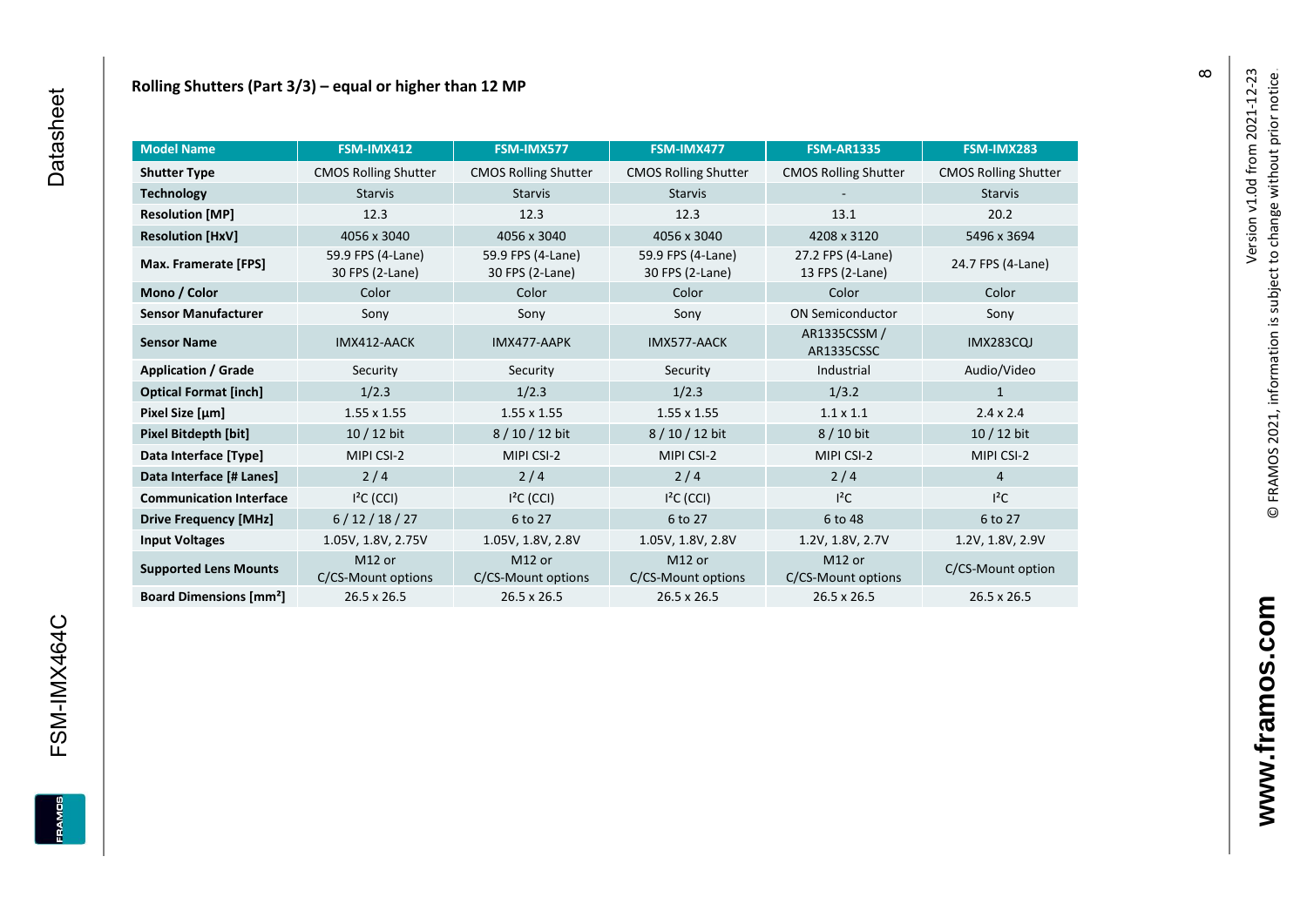#### **[1.2.2](#page-0-7) Sub -LVDS, SLVS and SLVS -EC Modules**

<span id="page-10-0"></span>

| <b>Model Name</b>                        | FSM-IMX264                 | FSM-IMX304                 | FSM-IMX530                                            |
|------------------------------------------|----------------------------|----------------------------|-------------------------------------------------------|
| <b>Shutter Type</b>                      | <b>CMOS Global Shutter</b> | <b>CMOS Global Shutter</b> | <b>CMOS Global Shutter</b>                            |
| <b>Technology</b>                        | Pregius (Gen2)             | Pregius (Gen2)             | Pregius S (Gen4)                                      |
| <b>Resolution [MP]</b>                   | 5.1                        | 12.4                       | 24.5                                                  |
| <b>Resolution [HxV]</b>                  | 2464 x 2056                | 4112 x 3008                | 5328 x 4608                                           |
| Max. Framerate [FPS]                     | CSI-2: 35.7 FPS (4-Lane)   | CSI-2: 23.4 FPS (4-Lane)   | SLVS-EC: 106.9 FPS (8-Lane)<br>CSI-2: 30 FPS (4-Lane) |
| Mono / Color                             | Color / Mono               | Color / Mono               | Color / Mono                                          |
| <b>Sensor Manufacturer</b>               | Sony                       | Sony                       | Sony                                                  |
| <b>Sensor Name</b>                       | IMX264LLR / IMX264LQR      | IMX304LLR / IMX304LQR      | IMX530-AAMJ / IMX530-AAQJ                             |
| <b>Application / Grade</b>               | Industrial                 | Industrial                 | Industrial                                            |
| <b>Optical Format [inch]</b>             | 2/3                        | 1.1                        | 1.2                                                   |
| Pixel Size [µm]                          | $3.45 \times 3.45$         | $3.45 \times 3.45$         | $2.74 \times 2.74$                                    |
| Pixel Bitdepth [bit]                     | 12 bit                     | 12 bit                     | 8/10/12 bit                                           |
| Data Interface [Type]                    | SubLVDS                    | SubLVDS                    | SLVS, SLVS-EC                                         |
| Data Interface [# Lanes]                 | 4                          | 4/8                        | 1/2/4/8                                               |
| <b>Communication Interface</b>           | $I2C$ (4-wire serial)      | $I2C$ (4-wire serial)      | $I2C$ (4-wire serial)                                 |
| <b>Drive Frequency [MHz]</b>             | 37.125 / 54 / 74.25        | 37.125 / 54 / 74.25        | 37.125 / 54 / 74.25                                   |
| <b>Input Voltages</b>                    | 1.2V, 1.8V, 3.3V           | 1.2V, 1.8V, 3.3V           | 1.1V, 1.8V, 2.9V, 3.3V                                |
| <b>Supported Lens Mounts</b>             | C/CS-Mount option          | C/CS-Mount option          | C/CS-Mount option                                     |
| <b>Board Dimensions [mm<sup>2</sup>]</b> | 28 x 28                    | 28 x 28                    | 28 x 28                                               |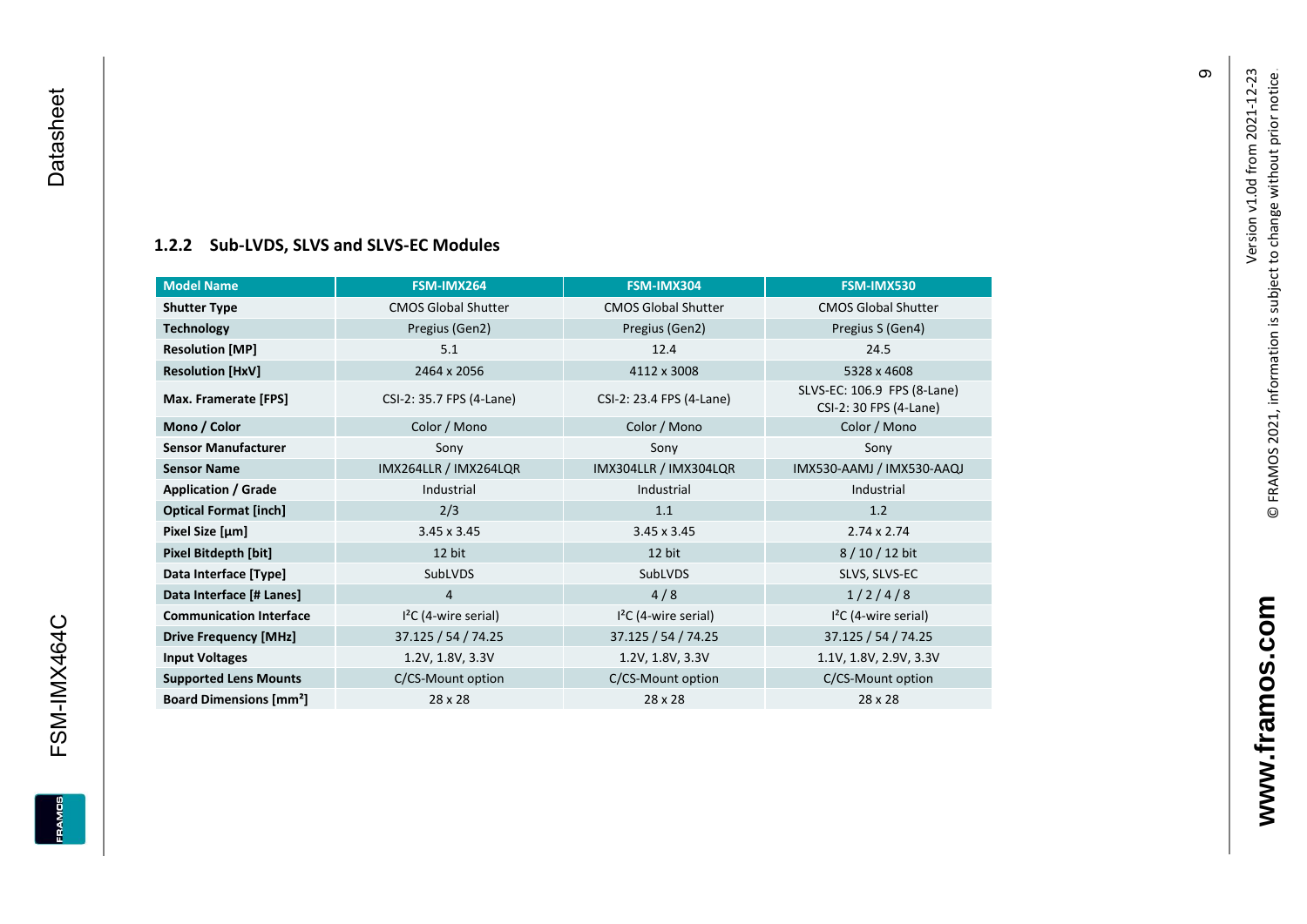# <span id="page-11-0"></span>**2 Software Package and Drivers**

As FRAMOS we know that the getting started with a new technology is the biggest challenge. The idea behind the Software Package is to enable embedded software engineers to get quickly to a streaming system and provide at the same time all tools that are needed to extend and adapt it according the individual needs of the application.

#### **What the software package and driver are:**

- A reference for a custom sensor implementation
- Demonstrating how to use the required interfaces
- Demonstrating how to communicate with the image sensor
- Demonstrating how to generaly initialize and configure the image sensor
- Provide initial image streaming output to the user space
- Demonstrating how to run basic image processing on pixel data

#### **Supported Processor Platforms**

The table below shows which platforms are supported by the standard driver package, and how many FSMs can at maximum be operated in parallel.

| <b>Sensor Module</b> | <b>NVIDIA</b><br><b>Jetson TX2</b> | <b>NVIDIA</b><br><b>AGX Xavier</b> | <b>NVIDIA</b><br><b>Jetson Nano,</b><br><b>TX2 NX, Xavier</b><br><b>NX</b> | <b>DragonBoard</b><br>410c | 96Boards<br><b>Consumer</b><br><b>Edition</b> | <b>Xilinx</b><br><b>Development</b><br><b>Boards</b> |
|----------------------|------------------------------------|------------------------------------|----------------------------------------------------------------------------|----------------------------|-----------------------------------------------|------------------------------------------------------|
| <b>FSM-AR0144</b>    | $\overline{4}$                     |                                    | $\overline{2}$                                                             |                            |                                               |                                                      |
| <b>FSM-AR0521</b>    | $\overline{4}$                     |                                    | $\overline{2}$                                                             | $\overline{2}$             |                                               |                                                      |
| <b>FSM-AR1335</b>    | 4                                  |                                    | $\overline{2}$                                                             |                            |                                               |                                                      |
| FSM-HDP230           | $\overline{4}$                     | $\overline{4}$                     | $\overline{2}$                                                             |                            |                                               |                                                      |
| FSM-IMX264           | $\overline{2}$                     | $\overline{4}$                     | $\overline{\phantom{a}}$                                                   |                            |                                               |                                                      |
| FSM-IMX283           | $\overline{2}$                     | $\overline{4}$                     | $\overline{\phantom{a}}$                                                   |                            |                                               |                                                      |
| FSM-IMX290           | 4                                  |                                    | $\overline{2}$                                                             | $\overline{2}$             |                                               |                                                      |
| FSM-IMX296           | 4                                  |                                    | $\overline{2}$                                                             | $\overline{2}$             |                                               |                                                      |
| FSM-IMX297           | 4                                  |                                    | $\overline{2}$                                                             |                            |                                               |                                                      |
| FSM-IMX304           | $\overline{2}$                     | $\overline{4}$                     | $\overline{\phantom{a}}$                                                   |                            |                                               |                                                      |
| FSM-IMX327           | 4                                  |                                    | $\overline{2}$                                                             | $\overline{2}$             |                                               |                                                      |
| FSM-IMX334           | $\overline{2}$                     | $\overline{4}$                     | $\overline{\phantom{0}}$                                                   |                            |                                               | HW only, driver development                          |
| FSM-IMX335           | 4                                  |                                    | $\overline{2}$                                                             |                            |                                               | on project basis.                                    |
| FSM-IMX412           | $\overline{4}$                     |                                    | $\overline{2}$                                                             | $\overline{2}$             |                                               |                                                      |
| FSM-IMX415           | $\overline{4}$                     |                                    | $\overline{2}$                                                             |                            |                                               |                                                      |
| FSM-IMX462           | $\overline{4}$                     |                                    | $\overline{2}$                                                             |                            |                                               |                                                      |
| FSM-IMX464           | 4                                  |                                    | $\overline{2}$                                                             |                            |                                               |                                                      |
| FSM-IMX477           | 4                                  |                                    | $\overline{2}$                                                             |                            |                                               |                                                      |
| FSM-IMX485           | 4                                  |                                    | $\overline{2}$                                                             |                            |                                               |                                                      |
| FSM-IMX565           | $\overline{4}$                     |                                    | $\overline{2}$                                                             |                            |                                               |                                                      |
| FSM-IMX577           | $\overline{4}$                     |                                    | $\overline{2}$                                                             |                            |                                               |                                                      |
| FSM-IMX585           | $\overline{4}$                     |                                    | $\overline{2}$                                                             |                            |                                               |                                                      |
| FSM-IMX678           | 4                                  |                                    | $\overline{2}$                                                             |                            |                                               |                                                      |
| FSM-IMX715           | $\overline{4}$                     |                                    | $\overline{2}$                                                             |                            |                                               |                                                      |
| FSM-IMX530           | $\overline{2}$                     | $\overline{4}$                     |                                                                            |                            |                                               | 1 <sup>1</sup>                                       |

*Table 1: Ecosystem Software Package - Supported number of FSMs per processing board*

<sup>1</sup> SLVS-EC based FPGA reference implementation as part of the SLVS-EC RX IP Core offering.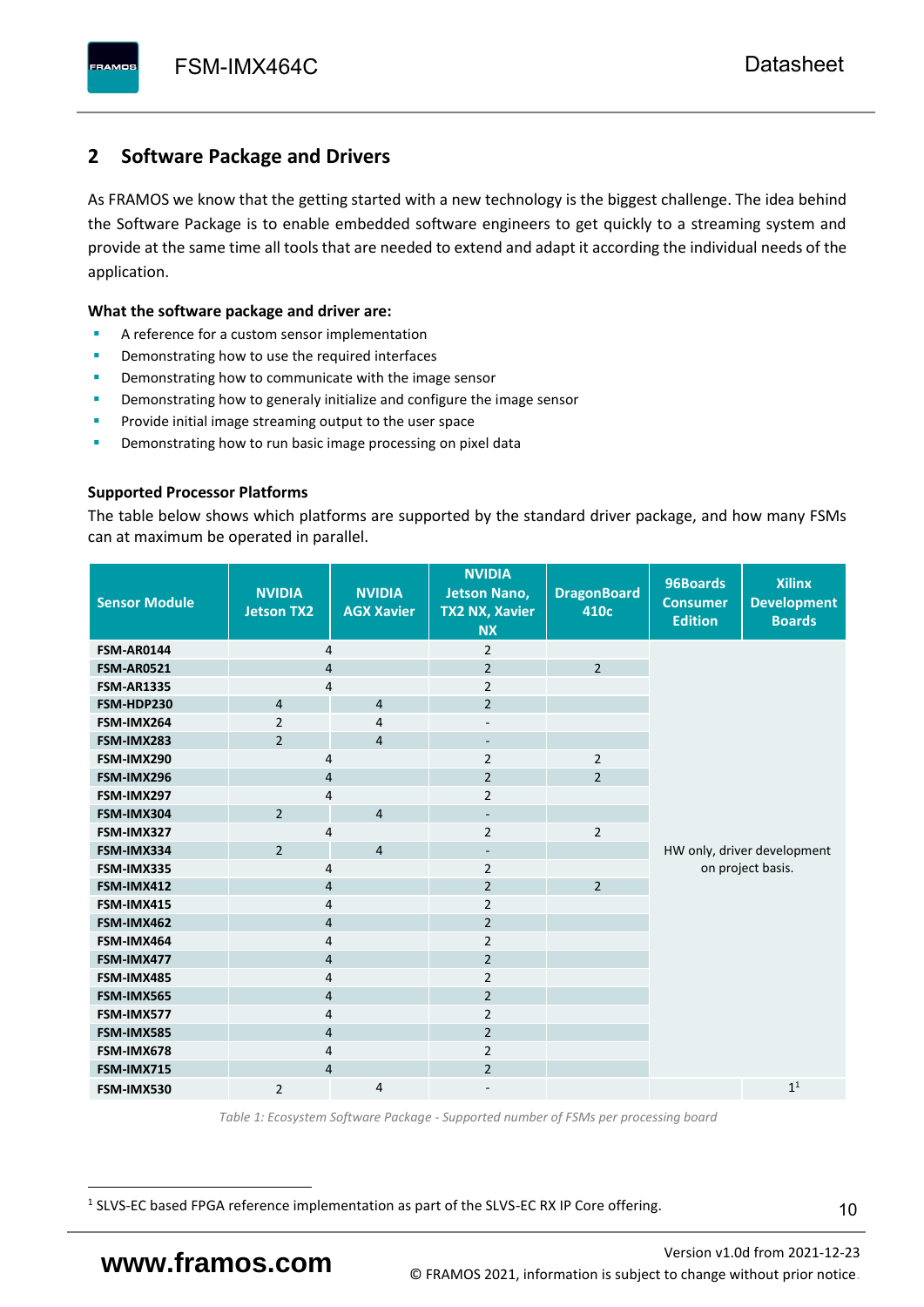#### <span id="page-12-0"></span>**2.1 Reference Software: NVIDIA Jetson Family**

The software package provided with the Development Kits of the FRAMOS Sensor Module Ecosystem provided for NVIDIA Jetson platforms provides a reference implementation of sensor and device drivers for MIPI CSI-2. It contains a minimum feature set demonstrating how to utilize the platform specific data interface and communication implementation, as well as the initialization of the image sensor and implementation of basic features.

#### **Package Content:**

- Platform and device drivers with Linux for Tegra Support
- V4L2 based subdevice drivers (low-level C API)
- Streamlined V4L2 library (LibSV) providing generic C/C++ API
- Display Examples:
	- OpenCV (Software)
	- LibArgus (Hardware)

#### **Supported Devices:**

- **NVIDIA Jetson Nano Developer Kit (B01)**
- **NVIDIA Jetson TX2 Developer Kit**
- NVIDIA Jetson TX2 NX Developer Kit
- **NVIDIA Jetson Xavier NX Developer Kit**
- **NVIDIA Jetson AGX Xavier Developer Kit**

### <span id="page-12-1"></span>**2.1.1 Platform and Sensor Device Drivers**

The driver divides into two main parts that are configured in separate ways – the Image Modes and the General Features of the image sensor.

#### **Image Modes**

These are major attributes that have impact to the image data stream formatting. They require a static preconfiguration within the device tree (DT):

- Image / streaming resolution
- Pixel format / bit depth
- Data rate / lane configuration

Each driver provides access to  $3 - 5$  pre-built configurations, reflecting the main operation modes of the imager. Beside the full resolution, that is always available, they allow to receive image streams in common video resolutions like VGA, Full HD and UHD as they are supported or make sense by the imagers, and utilize sensor features like ROI and binning.

They act as an example for implementation and usage and are available as source. Due to the size limitation of the device tree, it is not possible to integrate an extensive set of options.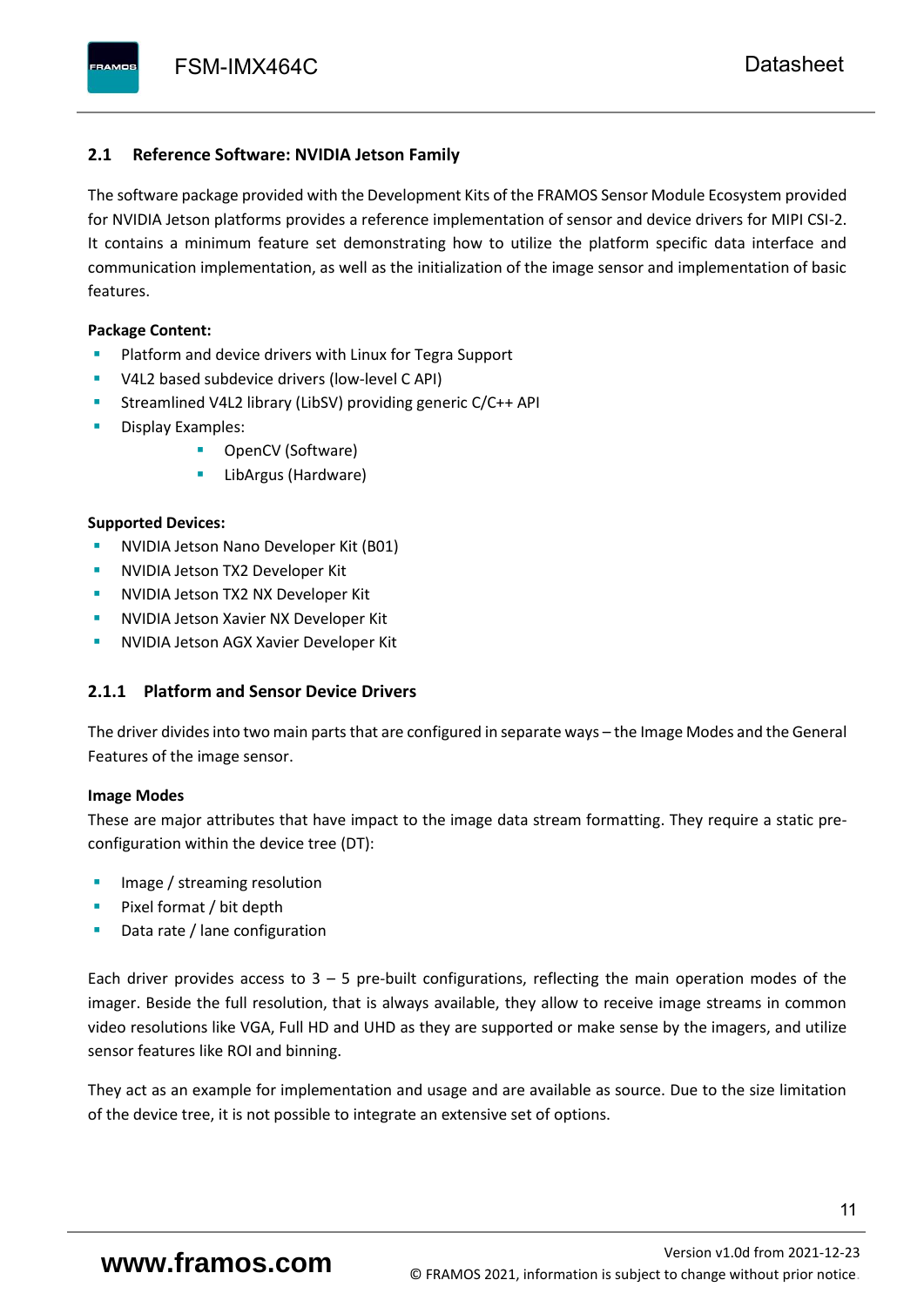#### **General Features**

These are attributes of the image sensor that do not manipulate the data stream formatting. The drivers provided with the Software Pack integrate the sensor features as shown in the table below.

| <b>Pre-Implemented</b><br><b>Features per</b><br><b>Model</b> | Gain (Analog / Digital) | <b>Frame Rate</b> | Exposure Time | Flip / Mirror | <b>IS Mode (Master / Slave)</b> | Sensor Mode ID | <b>Test Pattern Output</b> | <b>Black Level</b> | <b>HDR Output</b> | <b>Broadcast</b> | Data Rate | <b>Synchronizing Master</b> |                           |
|---------------------------------------------------------------|-------------------------|-------------------|---------------|---------------|---------------------------------|----------------|----------------------------|--------------------|-------------------|------------------|-----------|-----------------------------|---------------------------|
| <b>FSM-AR0144</b>                                             |                         |                   |               |               |                                 |                |                            |                    |                   |                  |           |                             |                           |
| <b>FSM-AR0521</b>                                             |                         |                   |               |               |                                 |                |                            |                    |                   |                  |           |                             |                           |
| <b>FSM-AR1335</b>                                             |                         |                   |               |               |                                 |                |                            |                    |                   |                  |           |                             |                           |
| FSM-HDP230                                                    |                         |                   |               |               |                                 |                |                            |                    |                   |                  |           |                             |                           |
| FSM-IMX264                                                    |                         |                   |               |               |                                 |                |                            |                    |                   |                  |           |                             |                           |
| FSM-IMX283                                                    |                         |                   |               |               |                                 |                |                            |                    |                   |                  |           |                             |                           |
| FSM-IMX290                                                    |                         |                   |               |               |                                 |                |                            |                    |                   |                  |           |                             |                           |
| FSM-IMX296                                                    |                         |                   |               |               |                                 |                |                            |                    |                   |                  |           |                             |                           |
| FSM-IMX297                                                    |                         |                   |               |               |                                 |                |                            |                    |                   |                  |           |                             |                           |
| FSM-IMX304                                                    |                         |                   |               |               |                                 |                |                            |                    |                   |                  |           |                             |                           |
| FSM-IMX327                                                    |                         |                   |               |               |                                 |                |                            |                    |                   |                  |           |                             |                           |
| FSM-IMX334                                                    |                         |                   |               |               |                                 |                |                            |                    |                   |                  |           |                             |                           |
| FSM-IMX335                                                    |                         |                   |               |               |                                 |                |                            |                    |                   |                  |           |                             |                           |
| FSM-IMX412                                                    |                         |                   |               |               |                                 |                |                            |                    |                   |                  |           |                             |                           |
| FSM-IMX415                                                    |                         |                   |               |               |                                 |                |                            |                    |                   |                  |           |                             |                           |
| FSM-IMX462                                                    |                         |                   |               |               |                                 |                |                            |                    |                   |                  |           |                             | V4L (libsv) and libargus  |
| FSM-IMX464                                                    |                         |                   |               |               |                                 |                |                            |                    |                   |                  |           |                             | V4L (libsv)               |
| FSM-IMX477                                                    |                         |                   |               |               |                                 |                |                            |                    |                   |                  |           |                             | Not Supported/Implemented |
| FSM-IMX485                                                    |                         |                   |               |               |                                 |                |                            |                    |                   |                  |           |                             |                           |
| FSM-IMX530                                                    |                         |                   |               |               |                                 |                |                            |                    |                   |                  |           |                             |                           |
| FSM-IMX565                                                    |                         |                   |               |               |                                 |                |                            |                    |                   |                  |           |                             |                           |
| FSM-IMX577                                                    |                         |                   |               |               |                                 |                |                            |                    |                   |                  |           |                             |                           |
| FSM-IMX565                                                    |                         |                   |               |               |                                 |                |                            |                    |                   |                  |           |                             |                           |
| FSM-IMX585                                                    |                         |                   |               |               |                                 |                |                            |                    |                   |                  |           |                             |                           |
| FSM-IMX678                                                    |                         |                   |               |               |                                 |                |                            |                    |                   |                  |           |                             |                           |
| FSM-IMX715                                                    |                         |                   |               |               |                                 |                |                            |                    |                   |                  |           |                             |                           |

*Table 2: Supported sensor features on NVIDIA Jetson Family*

Further features, as they are supported by the image sensor, can be integrated into the driver sources using the image sensor datasheet.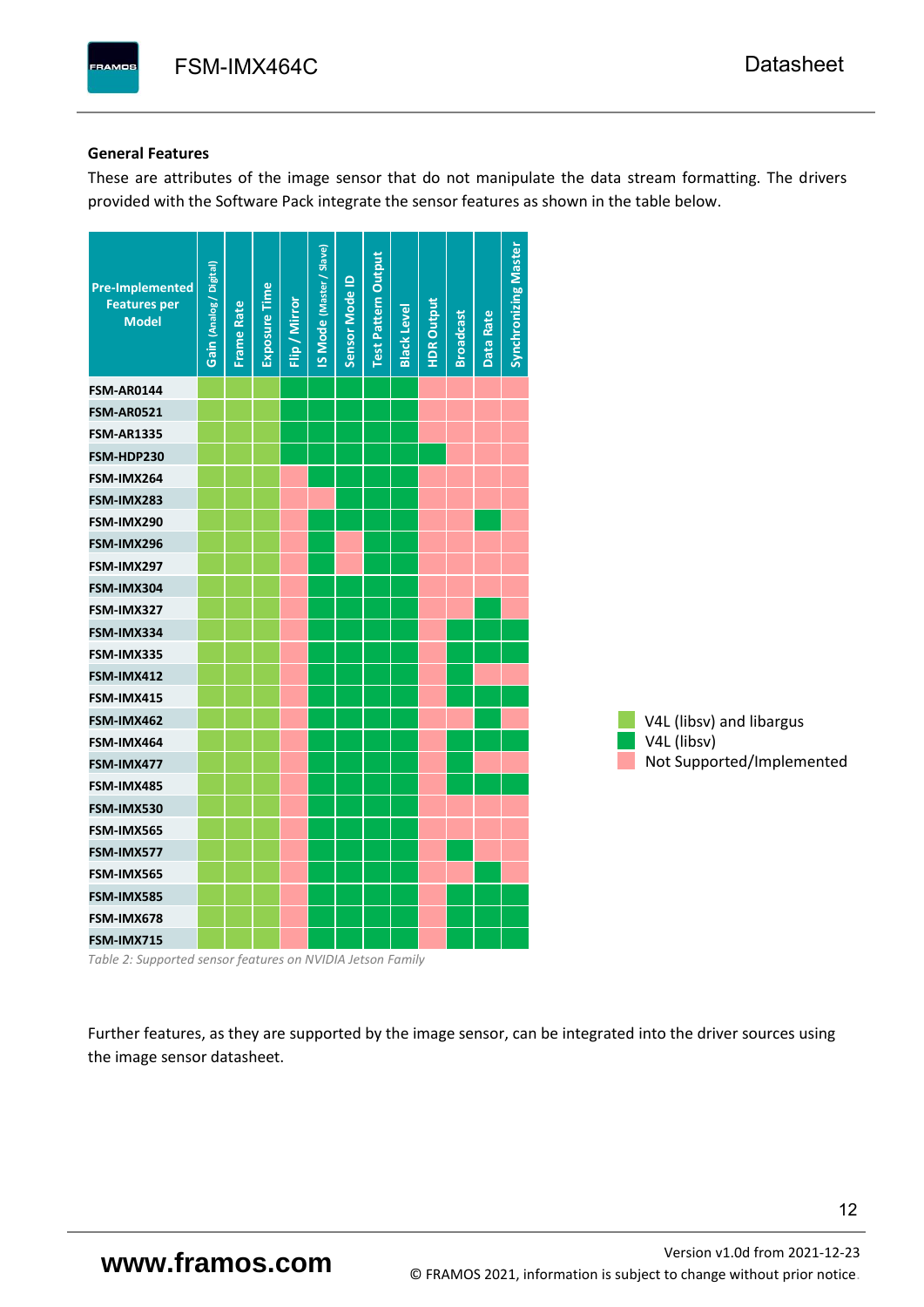# <span id="page-14-0"></span>**2.1.2 Image Pre-Processing Examples**

The provided image processing examples show the general mechanisms of data handling for an image processing using 3<sup>rd</sup>-party libraries. The OpenCV example provides data that is raw (mono) or demosaiced (color) and not further optimized for visual experience, while the LibArgus examples leverages the discrete ISP (Image Signal Processor) inside the Jetson SoC to optimize image reproduction.

# **Argus Camera Example:**

- Using hard ISP in NVIDIA Jetson SoCs, most performant option for image preprocessing
- Only applicable for color sensors (color processing can't be disabled)
- Most performant option
- Utilizing libArgus closed source library, support and tuning on individual basis through FRAMOS
- Example Implementation: Shows Demo Tuning per FSM Devkit

|                               | <b>Xavier</b><br>(AGX, NX) | Tegra X2<br>(TX2, TX2 NX) | Tegra X1<br>(TX1, Nano) |
|-------------------------------|----------------------------|---------------------------|-------------------------|
|                               | <b>Performance</b>         |                           |                         |
| Max. # of streams through ISP | 16                         | 12                        | 6                       |
| Pixel Bandwidth (max.)        | 2 Gpix/s                   | $1.4$ Gpix/s              | $1.4$ Gpix/s            |
| Image Resolution (max.)       | 64 MP                      | 24 MP                     | 24 MP                   |
| Image Width (max.)            | 6144 px                    | 6144 px                   | 6144 px                 |

*Table 3: ISP capabilities / limitations of NVIDIA Jetson Family*

The software package provided with our FSM Devkits contains a functionally and performance limited example configuration for the Jetson ISP. The configuration is sensor and lens related and demonstrates the combination of our standard kit in environments that are illuminated with fluorescent light, like in office or laboratory.

| <b>Supported Features in Default Configuration</b>                |                                             |  |  |  |  |  |  |
|-------------------------------------------------------------------|---------------------------------------------|--|--|--|--|--|--|
| Lens Considered (Type)                                            | Yes (Devkit Lens)                           |  |  |  |  |  |  |
| IR Cut Filter (Type)                                              | Yes (650nm/50%)                             |  |  |  |  |  |  |
| <b>Sensor Configuration</b>                                       | <b>Driver Default</b>                       |  |  |  |  |  |  |
| <b>Demosaic</b>                                                   | Yes <sup>2</sup>                            |  |  |  |  |  |  |
| <b>Black Level Compensation</b>                                   | <b>Yes (Calibrated)</b>                     |  |  |  |  |  |  |
| <b>Bad Pixel Correction</b>                                       | <b>Yes (Calibrated)</b>                     |  |  |  |  |  |  |
| <b>Color Correction</b>                                           | <b>Yes (Calibrated)</b>                     |  |  |  |  |  |  |
| Auto White Balance (A, TL84, D65)                                 | Limited (Calibrated for TL84 only)          |  |  |  |  |  |  |
| <b>Manual White Balancing</b>                                     | Limited (Not Calibrated)                    |  |  |  |  |  |  |
| Lens Shading / Falloff Correction                                 | Limited (Calibrated for Devkit lens)        |  |  |  |  |  |  |
| <b>Noise Reduction</b>                                            | Limited (Not Calibrated)                    |  |  |  |  |  |  |
| <b>Sharpening</b>                                                 | Limited (Not Calibrated)                    |  |  |  |  |  |  |
| Auto Exposure, Gain, Gamma,<br><b>Color/Tone, Contrast Tuning</b> | <b>Requires Application Specific Tuning</b> |  |  |  |  |  |  |

*Table 4: Default tuning of NVIDIA Jetson, supplied with FSM Devkits*

<sup>&</sup>lt;sup>2</sup> Demosaicing is always active and can't be disabled. For monochrome sensors refer to libSV to bypass the ISP.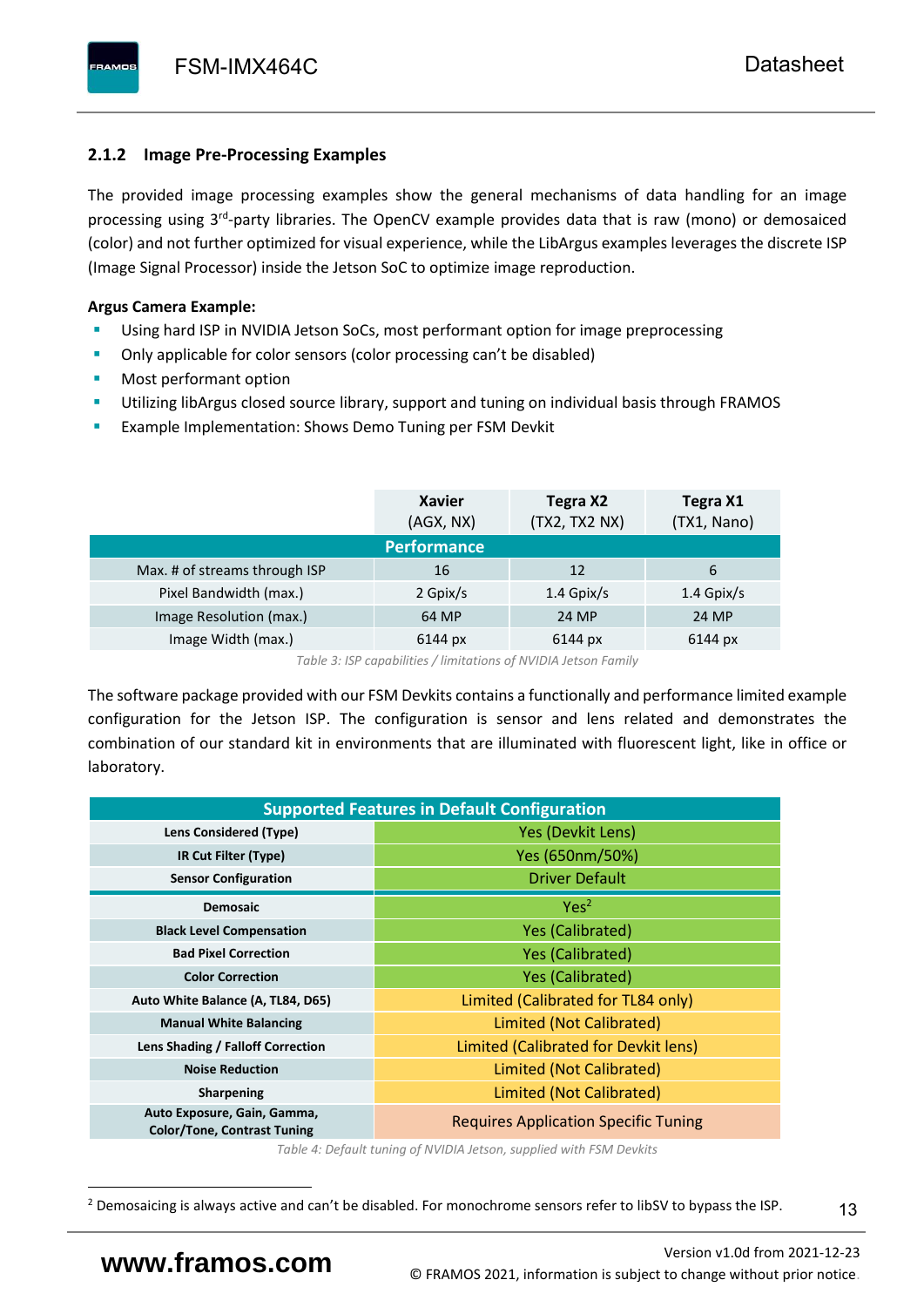To archive best performance and stable results also in variable lighting conditions, a fully featured calibration will be required. As NVIDIA camera partner, FRAMOS provides full ISP configurations for standard setups on request. Further, full custom calibration services considering lens and application specific requirements for sophisticated applications are provided on per project basis.

#### **OpenCV Example:**

- Open software library
- Easy to use and large feature set
- **•** Very resource hungry (CPU)
- Not recommended for pre-processing
- **Example Implementation: Demosaicing, Displaying**

Due to limited performance and extreme resource utilization, the image processing support utilizing the CPU will not be further enhanced.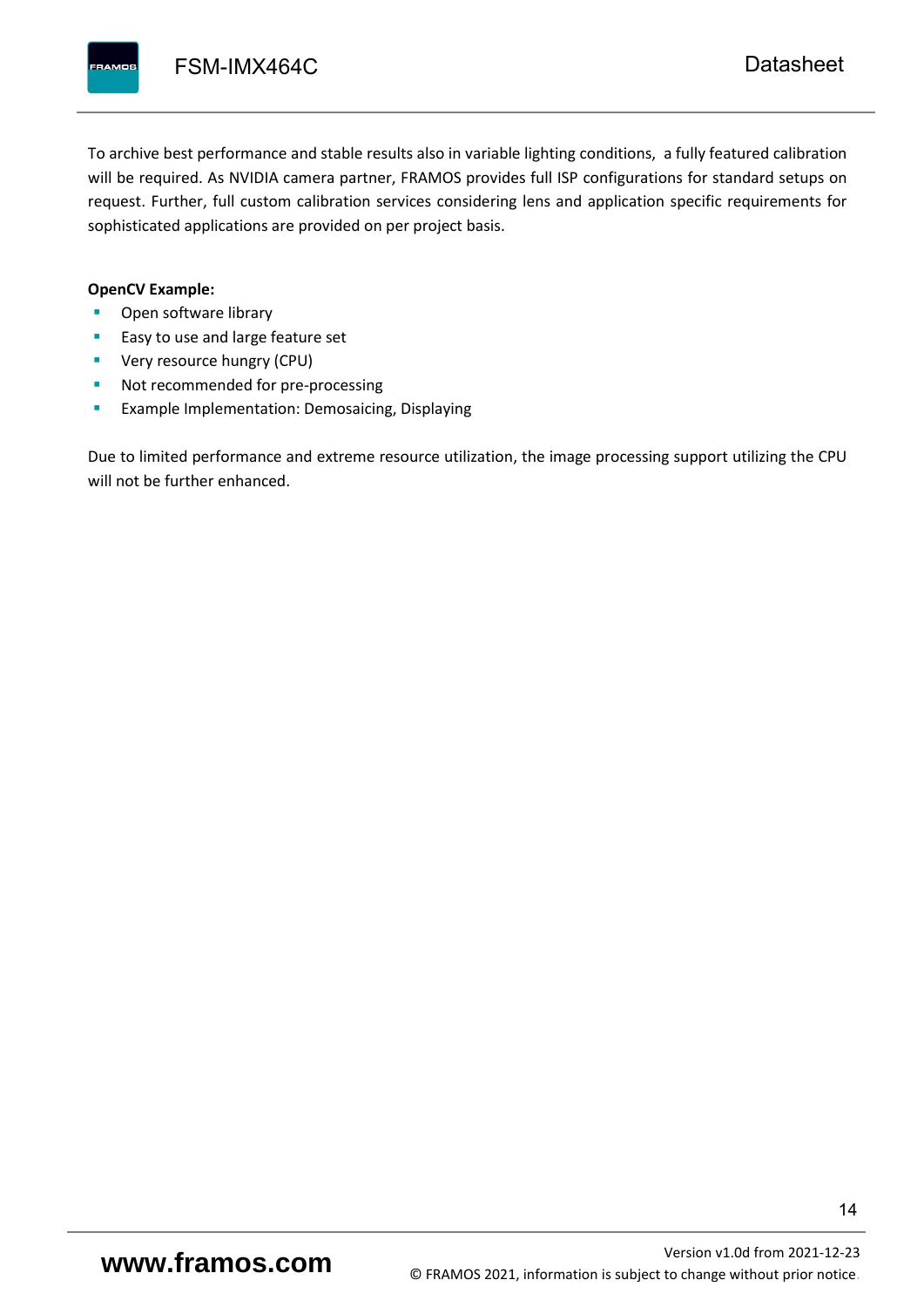# <span id="page-16-0"></span>**3 Ecosystem Compatibility Matrix**

# <span id="page-16-1"></span>**3.1 Hardware Support**

The following matrix shows the compatibility of FSMs, FSAs and FPAs to each other. The FSAs differentiate to each other by supplied voltages, power up sequence, generated clock (oscillator) and physical attributes.

| Item       | FSM-IMX577                                              | FSM-IMX290<br>FSM-IMX327<br>FSM-IMX334<br>FSM-IMX335<br>FSM-IMX412 FSM-IMX462<br>FSM-IMX477   FSM-IMX464<br><b>FSM-IMX485</b> |                                                         | <b>FSM-IMX296   FSM-AR0521</b><br><b>FSM-IMX297   FSM-AR1335  </b> | <b>FSM-IMX415</b>                                       | FSM-IMX715   FSM-IMX283                    | <b>FSM-AR0144</b>                                       | FSM-HDP230                                              | <b>FSM-IMX565</b><br><b>FSM-IMX585</b><br><b>FSM-IMX678</b> |
|------------|---------------------------------------------------------|-------------------------------------------------------------------------------------------------------------------------------|---------------------------------------------------------|--------------------------------------------------------------------|---------------------------------------------------------|--------------------------------------------|---------------------------------------------------------|---------------------------------------------------------|-------------------------------------------------------------|
| FSA-FT1/A  | FPA-4.A/TXA<br>FPA-A/NVN<br>FPA-2.A/96B<br>FPA-ABC/XX13 |                                                                                                                               |                                                         |                                                                    |                                                         |                                            |                                                         |                                                         |                                                             |
| FSA-FT3/A  |                                                         | FPA-4.A/TXA<br>FPA-A/NVN <sup>4</sup><br>FPA-2.A/96B<br>FPA-ABC/XX13                                                          |                                                         |                                                                    |                                                         |                                            |                                                         |                                                         |                                                             |
| FSA-FT6/A  |                                                         |                                                                                                                               | FPA-4.A/TXA<br>FPA-A/NVN<br>FPA-2.A/96B<br>FPA-ABC/XX13 |                                                                    |                                                         |                                            |                                                         |                                                         |                                                             |
| FSA-FT7/A  |                                                         |                                                                                                                               |                                                         | FPA-4.A/TXA<br>FPA-A/NVN<br>FPA-2.A/96B<br>FPA-ABC/XX13            |                                                         |                                            |                                                         |                                                         |                                                             |
| FSA-FT11/A |                                                         |                                                                                                                               |                                                         |                                                                    | FPA-4.A/TXA<br>FPA-A/NVN<br>FPA-2.A/96B<br>FPA-ABC/XX13 |                                            |                                                         |                                                         |                                                             |
| FSA-FT12/A |                                                         |                                                                                                                               |                                                         |                                                                    |                                                         | FPA-4.A/TXA<br>FPA-2.A/96B<br>FPA-ABC/XX13 |                                                         |                                                         |                                                             |
| FSA-FT13/A |                                                         |                                                                                                                               |                                                         |                                                                    |                                                         |                                            | FPA-4.A/TXA<br>FPA-A/NVN<br>FPA-2.A/96B<br>FPA-ABC/XX13 |                                                         |                                                             |
| FSA-FT19/A |                                                         |                                                                                                                               |                                                         |                                                                    |                                                         |                                            |                                                         | FPA-4.A/TXA<br>FPA-A/NVN<br>FPA-2.A/96B<br>FPA-ABC/XX13 |                                                             |
| FSA-FT26/A |                                                         |                                                                                                                               |                                                         |                                                                    |                                                         |                                            |                                                         |                                                         | FPA-4.A/TXA<br>FPA-A/NVN<br>FPA-2.A/96B<br>FPA-ABC/XX13     |

#### <span id="page-16-2"></span>**Sensor Modules with MIPI CSI-2 (D-PHY) Output**

*Table 5: Ecosystem Compatibility Matrix – Native CSI-2 (D-PHY) FSMs*

Version [v1.0d](#page-0-3) from 2021-12-23 **www.framos.com** © FRAMOS 2021, [information is subject to change without prior notice.](mailto:sales@framos.de)

<sup>&</sup>lt;sup>3</sup> Not verified, Xilinx Development Board with hard MIPI CSI-2 / D-PHY interface.

<sup>4</sup> FSM-IMX334 is not supported due to the sensor requiring 4-lanes MIPI.